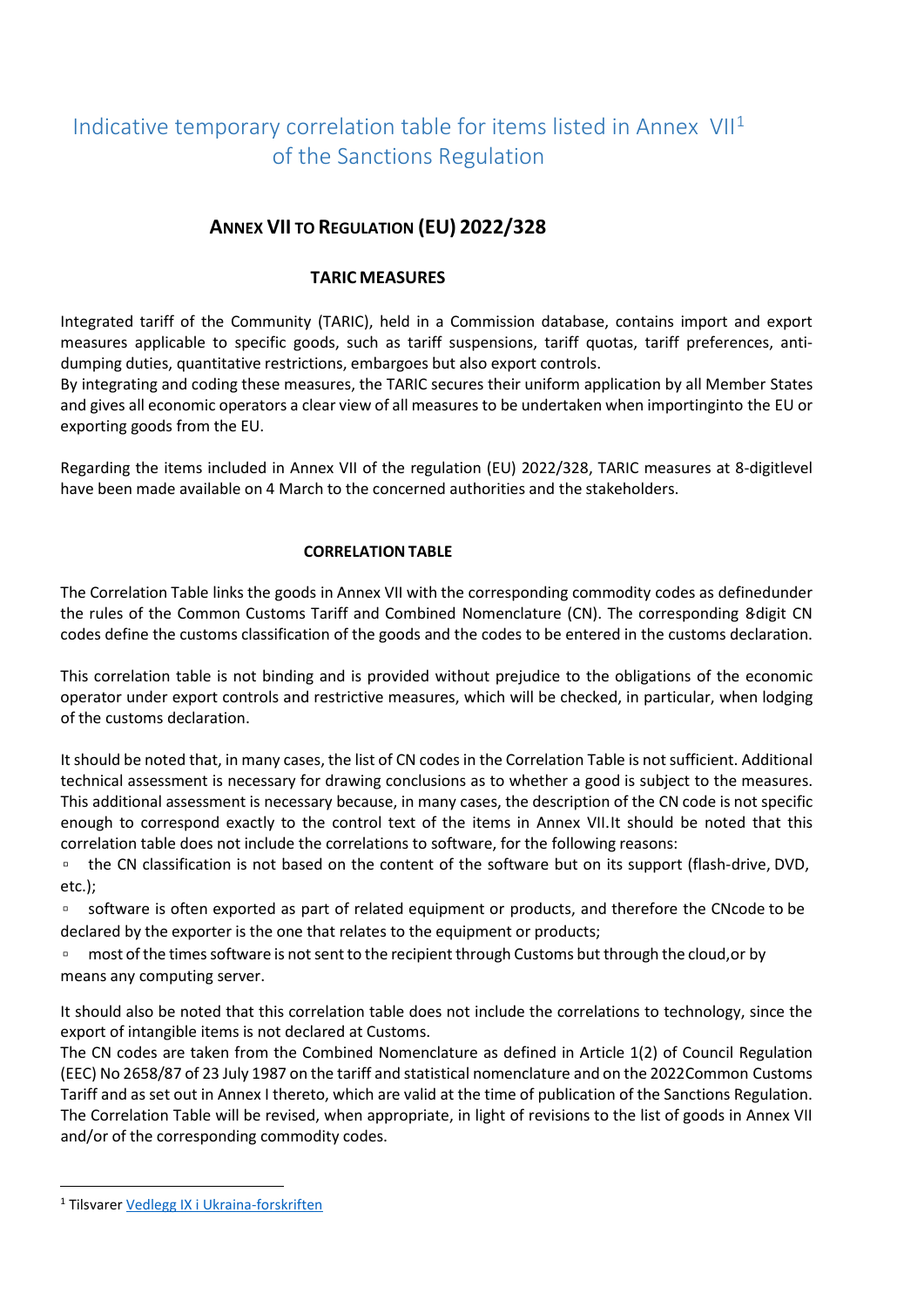For greater clarity, major components include any assembled elements, which form a portion of anend item without which the end item is inoperable.

| Annex VII <sup>2</sup><br>code | Control list (short description)                                        | Related<br><b>2022 CN</b><br>Code |
|--------------------------------|-------------------------------------------------------------------------|-----------------------------------|
| X.A.I.001.a                    | "Microprocessor microcircuits", "microcomputer microcircuits",          | 8542.31.11                        |
|                                | and microcontroller microcircuits                                       | 8542.31.19                        |
|                                |                                                                         | 8542.31.90                        |
| X.A.I.001.b                    | Storage integrated circuits                                             | 8542.32.45                        |
|                                |                                                                         | 8542.32.69                        |
|                                |                                                                         | 8542.32.75                        |
| X.A.I.001.c                    | Analog-to-digital converters                                            | 8542.31.11                        |
|                                |                                                                         | 8542.31.19                        |
|                                |                                                                         | 8542.31.90                        |
| X.A.I.001.d                    | Field programmable logic devices having a maximum number of             | 8542.31.11                        |
|                                | single-ended digital input/outputs between 200 and 700;                 | 8542.31.19                        |
|                                |                                                                         | 8542.31.90                        |
| X.A.I.001.e                    | Fast Fourier Transform (FFT) processors having a rated execution        | 8542.31.11                        |
|                                | time for a 1024 point complex FFT of less than 1 ms;                    | 8542.31.19                        |
|                                |                                                                         | 8542.31.90                        |
| X.A.I.001.f                    | Custom integrated circuits                                              | 8542.31.11                        |
|                                |                                                                         | 8542.31.19                        |
|                                |                                                                         | 8542.31.90                        |
| X.A.I.001.g                    | Traveling-wave "vacuum electronic devices"                              | 8542.31.11                        |
|                                |                                                                         | 8542.31.19                        |
|                                |                                                                         | 8542.31.90                        |
| X.A.I.001.h                    | Flexible waveguides designed for use at frequencies exceeding<br>40 GHz | 8543.30.70                        |
| X.A.I.001.i                    | Surface acoustic wave and surface skimming acoustic wave<br>devices     | 8543.70.06                        |
| X.A.I.001.j                    | Cells as follows                                                        | 8506.50.10                        |
|                                | "Primary cells" having an "energy density" of 550 Wh/kg or              | 8506.50.90                        |
|                                | less at 293 K<br>(20°C);<br>2. "Secondary cell                          | 8507.60.00                        |
| X.A.I.001.k                    | "Superconductive" electromagnets or solenoids "specially<br>designed"   | 8505.90.29                        |
| X.A.I.001.I                    | Circuits or systems for electromagnetic energy storage                  | 8504.40.90                        |
|                                |                                                                         | 8504.50.00                        |
| X.A.I.001.m                    | Hydrogen/hydrogen-isotope thyratrons                                    | 8540.89.00                        |

### **CORRELATION TABLE (ANNEX VII)**

<span id="page-1-0"></span><sup>2</sup> Tilsvare[r Vedlegg IX i Ukraina-forskriften](https://lovdata.no/dokument/SF/forskrift/2014-08-15-1076/KAPITTEL_15#KAPITTEL_15)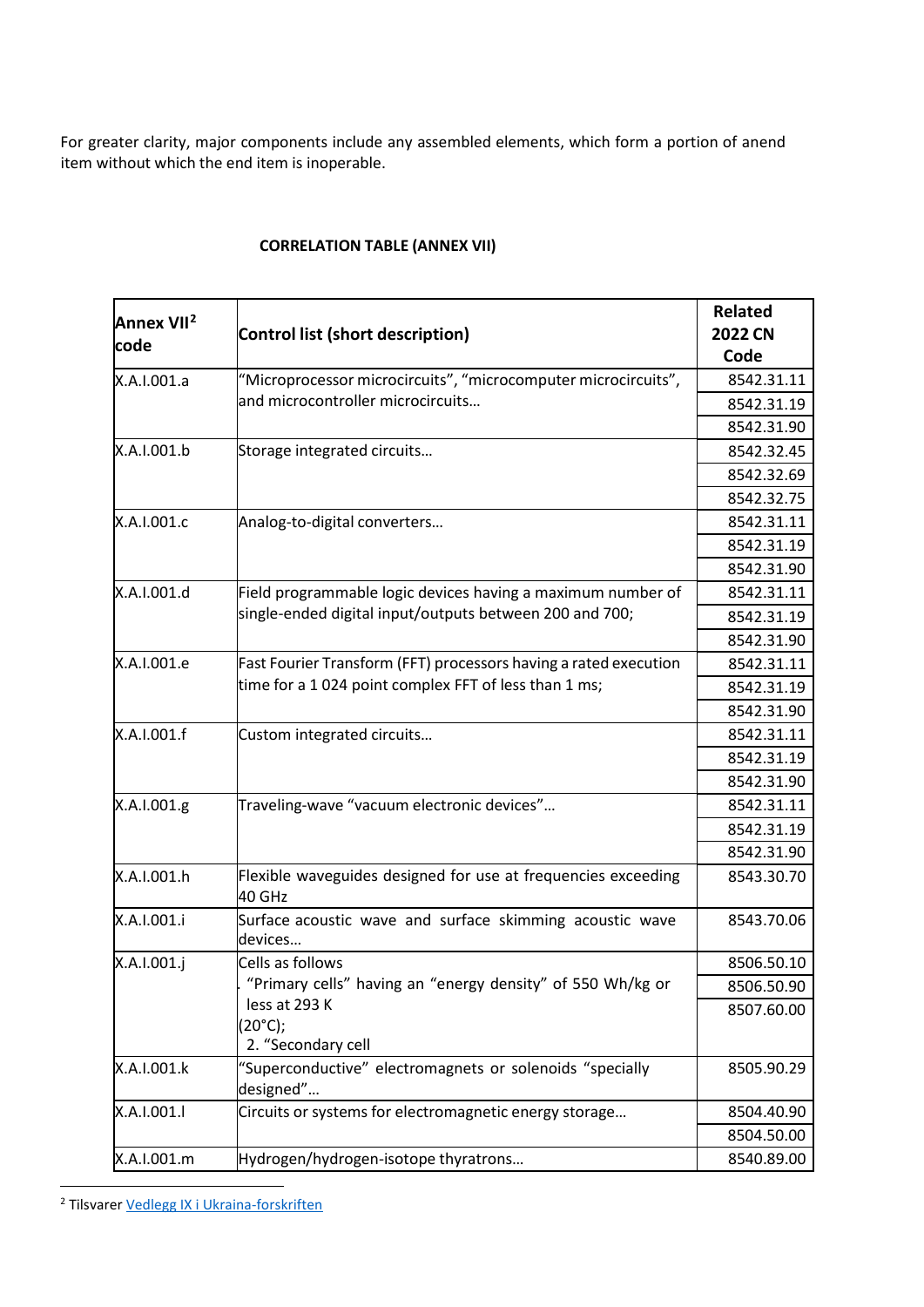| X.A.I.001.o     | Solar cells, cell-interconnect-coverglass assemblies, solar panels,                                                            | 8541.42.00 |
|-----------------|--------------------------------------------------------------------------------------------------------------------------------|------------|
|                 | and solar arrays                                                                                                               | 8541.43.00 |
| X.A.I.002.a     | Electronic test equipment                                                                                                      | 9030.10.00 |
|                 |                                                                                                                                | 9030.20.00 |
|                 |                                                                                                                                | 9030.31.00 |
|                 |                                                                                                                                | 9030.32.00 |
|                 |                                                                                                                                | 9030.33.20 |
|                 |                                                                                                                                | 9030.33.70 |
|                 |                                                                                                                                | 9030.39.00 |
|                 |                                                                                                                                | 9030.40.00 |
|                 |                                                                                                                                | 9030.82.00 |
|                 |                                                                                                                                | 9030.84.00 |
|                 |                                                                                                                                | 9030.89.00 |
|                 |                                                                                                                                | 9030.90.00 |
| X.A.I.002.b     | Digital instrumentation magnetic tape data recorders                                                                           | 8542.31.11 |
|                 |                                                                                                                                | 8542.31.19 |
| X.A.I.002.c     | Equipment to convert digital video magnetic tape recorders                                                                     | 8542.31.11 |
|                 |                                                                                                                                | 8542.31.19 |
| X.A.I.002.d     | Non-modular analog oscilloscopes                                                                                               | 9030.20.00 |
| X.A.I.002.e     | Modular analog oscilloscope systems                                                                                            | 9030.20.00 |
| X.A.I.002.f     | Analog sampling oscilloscopes                                                                                                  | 9030.20.00 |
| X.A.I.002.g     | Digital oscilloscopes and transient recorders                                                                                  | 9030.20.00 |
| X.A.I.003.a     | Frequency changers                                                                                                             | 8504.40.84 |
|                 |                                                                                                                                | 8504.40.88 |
|                 |                                                                                                                                | 8504.40.90 |
| X.A.I.003.b     | Mass spectrometers                                                                                                             | 9027.81.00 |
| X.A.I.003.c     | All flash x-ray machines                                                                                                       | 9022.19.00 |
|                 |                                                                                                                                | 9022.29.00 |
|                 |                                                                                                                                | 9022.30.00 |
|                 |                                                                                                                                | 9022.90.20 |
| X.A.I.003.d     | Pulse amplifiers                                                                                                               | 8543.70.02 |
|                 |                                                                                                                                | 8543.70.30 |
|                 |                                                                                                                                | 8543.70.90 |
| X.A.I.003.e     | Electronic equipment for time delay generation or time interval                                                                | 9027.89.90 |
|                 | measurement                                                                                                                    |            |
| X.A.I.003.f     | Chromatography and spectrometry analytical instruments                                                                         | 9027.20.00 |
|                 |                                                                                                                                | 9027.30.00 |
| X.B.I.001.a     | Equipment "specially designed" for the manufacture of electron<br>tubes, optical elements and "specially designed" "parts" and | 8464.20.11 |
|                 | "components" therefor                                                                                                          | 8475.10.00 |
| X.B.I.001.b.1.a | Equipment for producing polycrystalline silicon and materials<br>controlled by 3C001                                           | 8486.10.00 |
| X.B.I.001.b.1.b | Equipment "specially designed" for purifying or processing III/V                                                               | 8486.10.00 |
|                 | and II/VI semiconductor materials                                                                                              |            |
| X.B.I.001.b.1.c | Crystal pullers and furnaces                                                                                                   | 8486.10.00 |
| X.B.I.001.b.1.d | "Stored program controlled" equipment for epitaxial growth                                                                     | 8486.10.00 |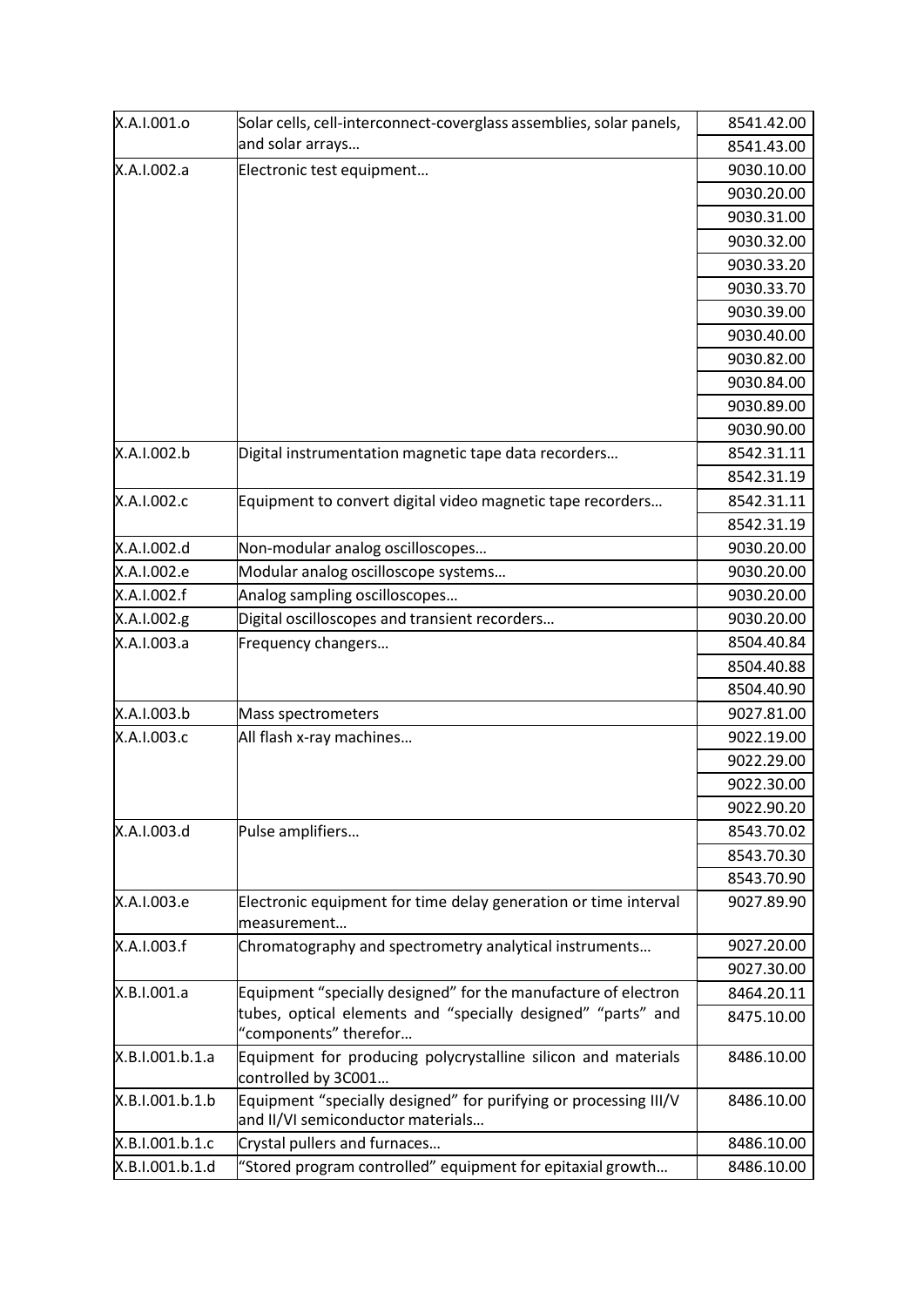| X.B.I.001.b.1.e | Molecular beam epitaxial growth equipment                                                                         | 8486.10.00 |
|-----------------|-------------------------------------------------------------------------------------------------------------------|------------|
| X.B.I.001.b.1.f | Magnetically enhanced 'sputtering' equipment                                                                      | 8486.10.00 |
| X.B.I.001.b.1.g | Equipment "specially designed" for ion implantation, ion-<br>enhanced or photo-enhanced diffusion                 | 8486.10.00 |
| X.B.I.001.b.1.h | "Stored program controlled" equipment for the selective<br>removal                                                | 8486.10.00 |
| X.B.I.001.b.1.i | "Chemical vapor deposition" (CVD) equipment                                                                       | 8486.10.00 |
| X.B.I.001.b.1.j | Electron beam systems                                                                                             | 8486.10.00 |
| X.B.I.001.b.1.k | Surface finishing equipment for the processing of semiconductor<br>wafers                                         | 8486.10.00 |
| X.B.I.001.b.1.l | Interconnection equipment                                                                                         | 8486.10.00 |
| X.B.I.001.b.1.m | "Stored program controlled" equipment using "lasers"                                                              | 9011.20.10 |
|                 |                                                                                                                   | 9031.41.00 |
| X.B.I.001.b.2.a | Finished masks, reticles and designs therefor                                                                     | 3701.99.00 |
| X.B.I.001.b.2.b | Mask "substrates"                                                                                                 | 3701.99.00 |
| X.B.I.001.b.2.c | Equipment "specially designed" for computer aided design<br>(CAD) of semiconductor devices or integrated circuits | 8486.10.00 |
| X.B.I.001.b.2.d | Equipment or machines, as follows, for mask or reticle<br>fabrication                                             | 8486.10.00 |
| X.B.I.001.b.2.e | "Stored program controlled" equipment for the inspection of                                                       | 9011.20.10 |
|                 | masks, reticles or pellicles                                                                                      | 9031.41.00 |
| X.B.I.001.b.2.f | Align and expose equipment for wafer production                                                                   | 8486.10.00 |
| X.B.I.001.b.2.g | Electron beam, ion beam or X-ray equipment for projection<br>image transfer                                       | 8486.10.00 |
| X.B.I.001.b.2.h | Equipment using lasers for direct write of wafers capable of<br>producing paterns less than 2,5 micrometers       | 8486.20.00 |
| X.B.I.001.b.3   | "Stored program controlled" die bonders                                                                           | 8486.20.00 |
| X.B.I.001.b.3   | "Stored program controlled" equipment for producing multiple<br>bonds in a single operation                       | 8486.20.00 |
| X.B.I.001.b.3   | Semi-automatic or automatic hot cap sealers                                                                       | 8486.20.00 |
| X.B.I.001.b.4   | Filters for clean rooms                                                                                           | 8421.99.90 |
| X.B.I.002.a     | Equipment "specially designed" for the inspection or testing                                                      | 9031.80.80 |
| X.B.I.002.b     | Equipment "specially designed" for the inspection or testing of                                                   | 9030.82.00 |
|                 | semiconductor devices, integrated circuits and "electronic<br>assemblies"                                         | 9031.41.00 |
| X.C.I.001       | Positive resists designed for semiconductor lithography specially                                                 | 3920.10.23 |
|                 | adjusted<br>(optimised) for use at wavelengths between 370 and 193 nm.                                            | 8486.90.00 |
| X.A.II.001.a    | Electronic computers and related equipment, and "electronic                                                       | 8471.41.00 |
|                 | assemblies" and "specially designed" "parts" and "components"                                                     | 8471.49.00 |
|                 | therefor, rated for operation at an ambient temperature above                                                     | 8471.50.00 |
|                 | 343 K (70°C)                                                                                                      | 8471.80.00 |
| X.A.II.001.b    | "Digital computers", including equipment of "signal processing" or                                                | 8471.41.00 |
|                 | image enhancement", having an "Adjusted Peak Performance"                                                         | 8471.49.00 |
|                 | ("APP") equal to or greater than 0.0128 WeightedTeraFLOPS (WT)                                                    | 8471.50.00 |
|                 |                                                                                                                   | 8471.80.00 |
| X.A.II.001.c    |                                                                                                                   | 8471.41.00 |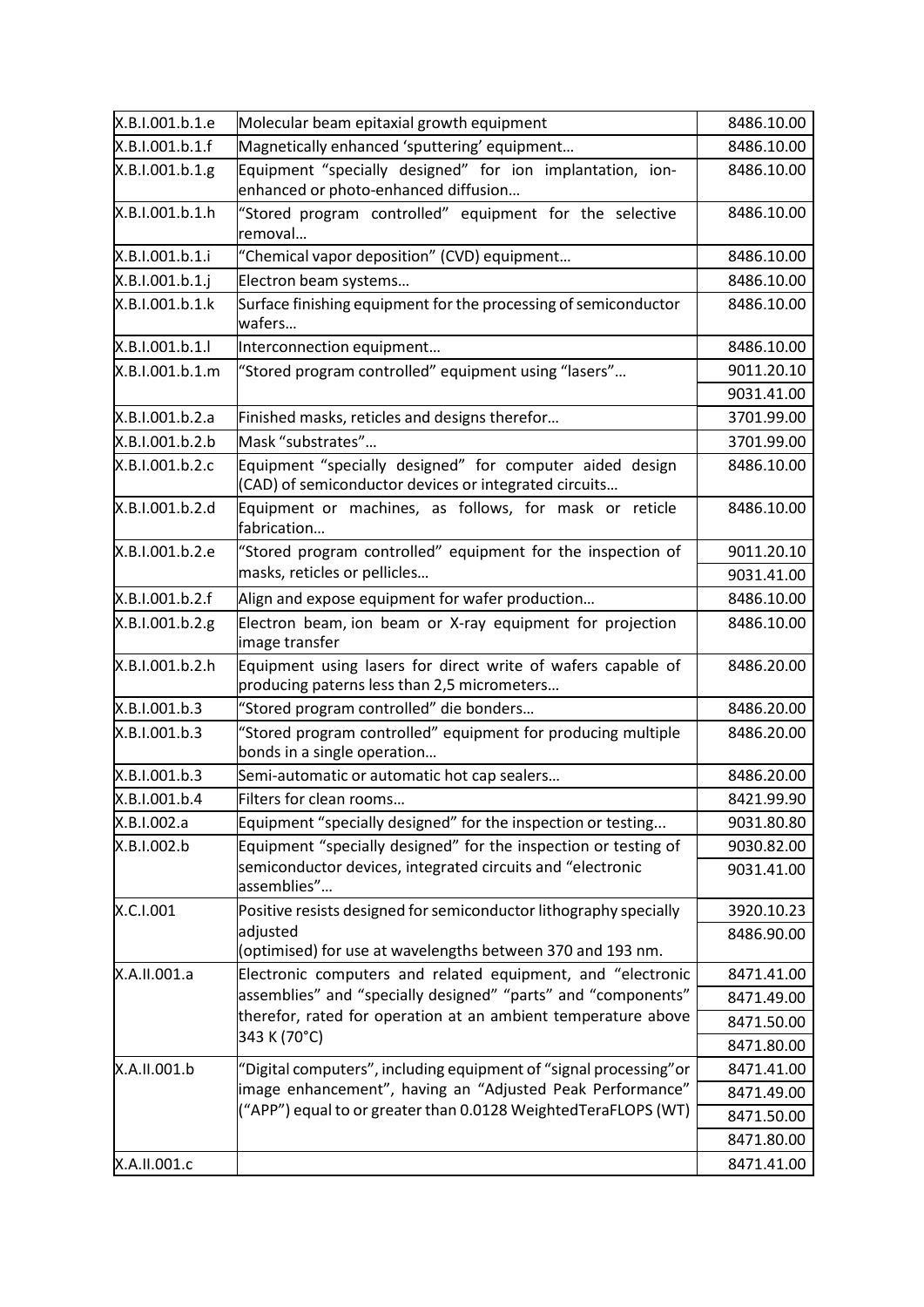|                 |                                                                                                                                                         | 8471.49.00 |
|-----------------|---------------------------------------------------------------------------------------------------------------------------------------------------------|------------|
|                 | "Electronic assemblies" that are "specially designed" or modified                                                                                       | 8471.50.00 |
|                 | to enhance performance by aggregation of processors                                                                                                     | 8471.80.00 |
| X.A.II.001.f    | Equipment for "signal processing" or "image enhancement"                                                                                                | 8471.41.00 |
|                 | having an "Adjusted Peak Performance" ("APP") equal to or                                                                                               | 8471.49.00 |
|                 | greater than 0.0128 Weighted TeraFLOPS WT                                                                                                               | 8471.50.00 |
|                 |                                                                                                                                                         | 8471.80.00 |
| X.A.II.001.i    | "terminal<br>interface<br>equipment"<br>Equipment<br>containing                                                                                         | 8471.41.00 |
|                 | exceeding the limits in 5A991                                                                                                                           | 8471.49.00 |
|                 |                                                                                                                                                         | 8471.50.00 |
|                 |                                                                                                                                                         | 8471.80.00 |
| X.A.II.001.j    | "specially<br>designed"<br>Equipment<br>provide<br>external<br>to                                                                                       | 8471.41.00 |
|                 | interconnection of "digital computers" or associated equipment                                                                                          | 8471.49.00 |
|                 | that allows communications at data rates exceeding 80 Mbyte/s                                                                                           | 8471.50.00 |
|                 |                                                                                                                                                         | 8471.80.00 |
| X.A.II.001.k    | "Hybrid computers" and "electronic assemblies" and "specially                                                                                           | 8471.41.00 |
|                 | designed" "parts" and "components" therefor containing analog-                                                                                          | 8471.49.00 |
|                 | to-digital converters                                                                                                                                   | 8471.50.00 |
|                 |                                                                                                                                                         | 8471.80.00 |
| X.A.III.101.a   | Any type of telecommunications equipment, not controlled by                                                                                             | 8517.61.00 |
|                 | 5A001.a, "specially designed" to operate outside the temperature                                                                                        | 8517.62.00 |
|                 | range from 219 K (-54 °C) to 397 K (124 °C)                                                                                                             | 8517.69.30 |
|                 |                                                                                                                                                         | 8517.69.90 |
|                 |                                                                                                                                                         | 8517.79.00 |
| X.A.III.101.b.1 | Employing digital techniques                                                                                                                            | 8517.69.30 |
|                 |                                                                                                                                                         | 8517.69.90 |
| X.A.III.101.b.2 | Modems using the 'bandwidth of one voice channel' with a "data                                                                                          | 8517.69.30 |
|                 | signaling rate" exceeding 9,600 bits per second                                                                                                         | 8517.69.90 |
| X.A.III.101.b.3 | Being "stored program controlled" digital cross connect                                                                                                 | 8517.69.30 |
|                 | equipment with "digital transfer rate" exceeding 8.5 Mbit/s per<br>port.                                                                                | 8517.69.90 |
| X.A.III.101.b.4 | Being equipment containing                                                                                                                              | 8517.69.30 |
|                 |                                                                                                                                                         | 8517.69.90 |
| X.A.III.101.b.5 | Employing a "laser"                                                                                                                                     | 8517.69.30 |
|                 |                                                                                                                                                         | 8517.69.90 |
| X.A.III.101.b.6 | Radio equipment operating at input or output frequencies                                                                                                | 8517.69.30 |
|                 | exceeding                                                                                                                                               | 8517.69.90 |
| X.A.III.101.b.7 | Being radio equipment employing                                                                                                                         | 8517.69.30 |
|                 |                                                                                                                                                         | 8517.69.90 |
| X.A.III.101.c.1 | Data (message) switching" equipment or systems designed for<br>"packet-mode operation" and "parts," electronic assemblies and<br>"components" therefor, | 8517.62.00 |
| X.A.III.101.c.3 | Routing or switching of 'datagram' packets                                                                                                              | 8517.62.00 |
| X.A.III.101.c.5 | Multi-level priority and pre-emption for circuit switching                                                                                              | 8517.62.00 |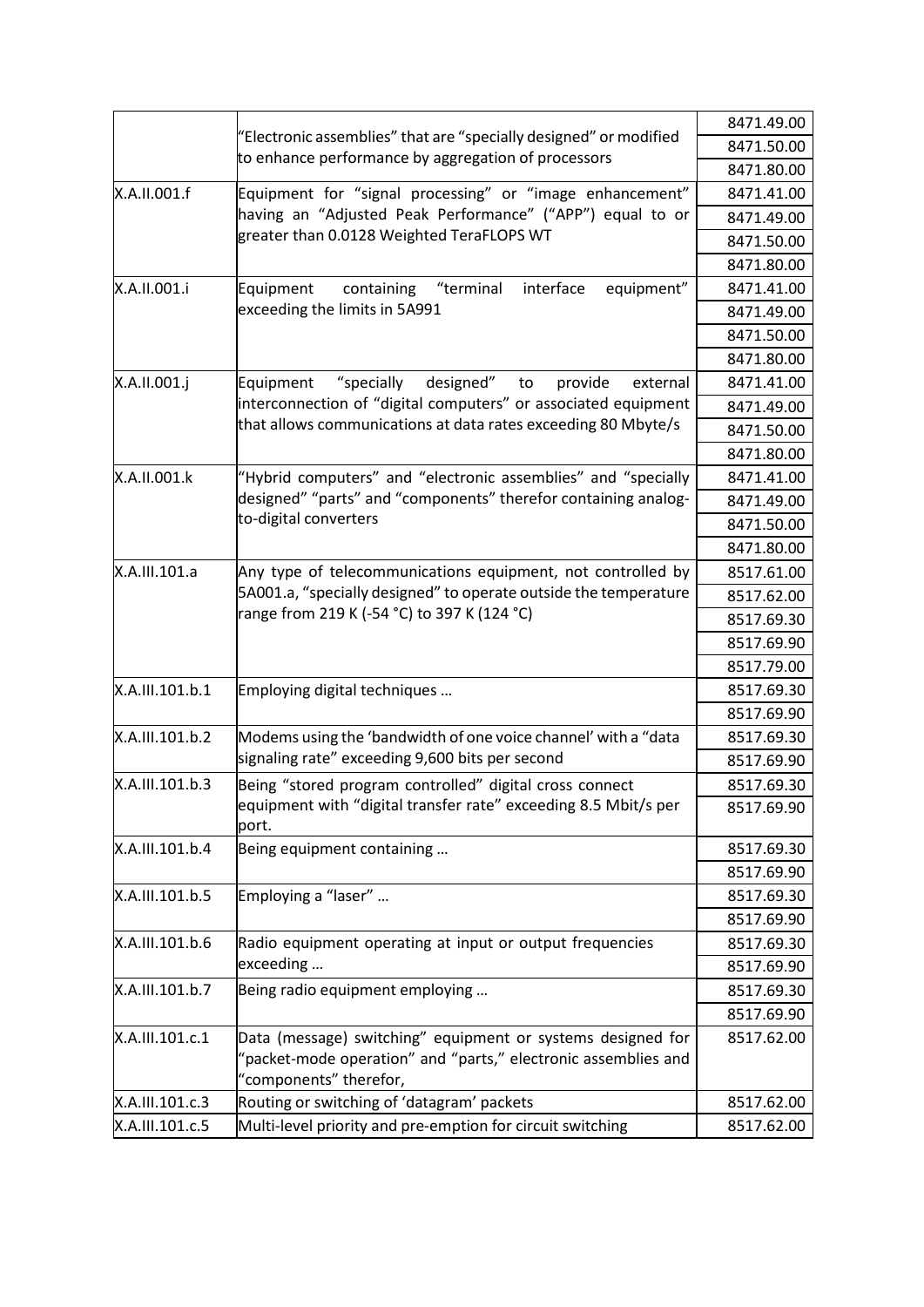| X.A.III.101.c.6  | Designed for automatic hand-off of cellular radio calls to other<br>cellular switches or automatic connection to a centralized | 8517.62.00 |
|------------------|--------------------------------------------------------------------------------------------------------------------------------|------------|
|                  | subscriber data base common to more than one switch                                                                            |            |
| X.A.III.101.c.7  | Containing "stored program controlled" digital cross connect                                                                   | 8517.62.00 |
|                  | equipment with "digital transfer rate" exceeding 8.5 Mbit/s per<br>port                                                        |            |
| X.A.III.101.c.8  | "Common channel signaling" operating in either non-associated<br>or quasi-associated mode of operation                         | 8517.62.00 |
| X.A.III.101.c.9  | 'Dynamic adaptive routing'                                                                                                     | 8517.62.00 |
| X.A.III.101.c.10 | Being packet switches, circuit switches and routers                                                                            | 8517.62.00 |
| X.A.III.101.c.11 | "Optical switching"                                                                                                            | 8517.62.00 |
| X.A.III.101.c.12 | Employing 'Asynchronous Transfer Mode' ('ATM') techniques                                                                      | 8517.62.00 |
| X.A.III.101.d    | Optical fibres and optical fibre cables of more than 50 m in<br>length designed for single mode operation                      | 8536.70.00 |
| X.A.III.101.e    | Centralized network control                                                                                                    | 8517.61.00 |
| X.A.III.101.f    | Phased array antennas                                                                                                          | 8517.71.00 |
| X.A.III.101.f    |                                                                                                                                | 8529.10.69 |
| X.A.III.101.g    | Mobile communications equipment                                                                                                | 8517.13.00 |
|                  |                                                                                                                                | 8517.14.00 |
|                  |                                                                                                                                | 8517.79.00 |
| X.A.III.101.h    | Radio relay communications equipment                                                                                           | 8517.62.00 |
| X.B.III.101      | Telecommunications test equipment                                                                                              | 9030.10.00 |
|                  |                                                                                                                                | 9030.20.00 |
|                  |                                                                                                                                | 9030.31.00 |
|                  |                                                                                                                                | 9030.32.00 |
|                  |                                                                                                                                | 9030.33.20 |
|                  |                                                                                                                                | 9030.33.70 |
|                  |                                                                                                                                | 9030.39.00 |
|                  |                                                                                                                                | 9030.40.00 |
|                  |                                                                                                                                | 9030.82.00 |
|                  |                                                                                                                                | 9030.84.00 |
|                  |                                                                                                                                | 9030.89.00 |
|                  |                                                                                                                                | 9030.90.00 |
| X.C.III.101      | Preforms of glass or of any other material optimized for the<br>manufacture of optical fibres                                  | 7002.20.10 |
| X.A.IV.001       | Marine or terrestrial acoustic equipment                                                                                       | 9014.80.00 |
| X.A.IV.002.a     | Image intensifier tubes                                                                                                        | 9022.90.80 |
| X.A.IV.002.b     | Direct view imaging equipment                                                                                                  | 8525.83.00 |
| X.A.IV.003       | Cameras that meet the criteria of Note 3 to 6A003.b.4.                                                                         | 8525.83.00 |
| X.A.IV.004.a     | Optical filters                                                                                                                | 9002.20.00 |
| X.A.IV.004.b     | "Fluoride fibre" cable, or optical fibres thereof                                                                              | 8536.70.00 |
| X.A.IV.005.a     | Carbon dioxide ( $CO2$ ) "lasers"                                                                                              | 9013.20.00 |
| X.A.IV.005.b     | Semiconductor lasers                                                                                                           | 9013.20.00 |
|                  |                                                                                                                                | 9013.80.00 |
| X.A.IV.005.c     | Ruby "lasers"                                                                                                                  | 9013.20.00 |
| X.A.IV.005.d     | Non-"tunable" "pulsed lasers"                                                                                                  | 9013.20.00 |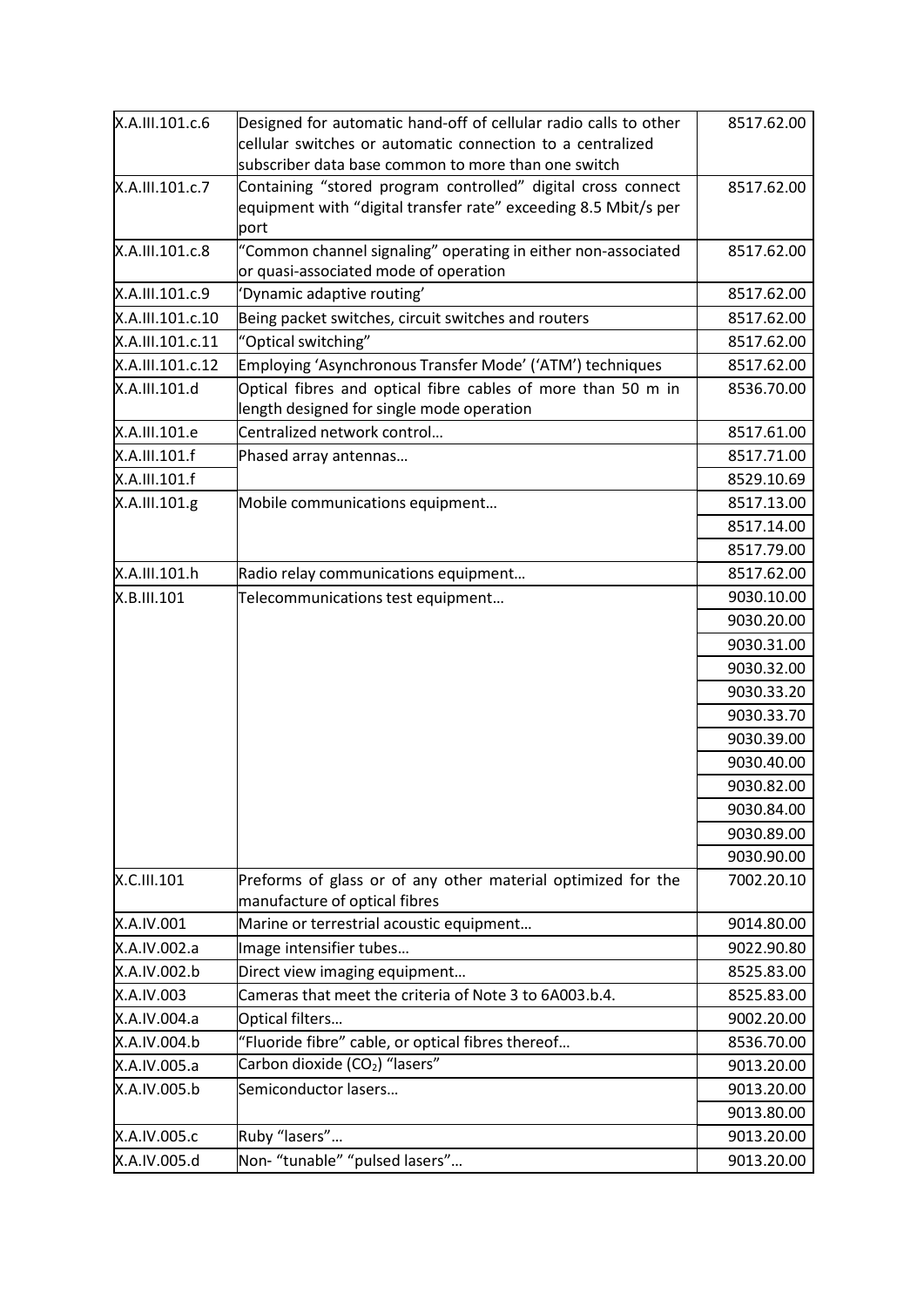| X.A.IV.005.e | Non- "tunable" continuous wave "(CW) lasers"                                                                                                                                                                         | 9013.20.00 |
|--------------|----------------------------------------------------------------------------------------------------------------------------------------------------------------------------------------------------------------------|------------|
| X.A.IV.005.f | Non-"tunable" "lasers"                                                                                                                                                                                               | 9013.20.00 |
| X.A.IV.005.g | Free electron "lasers"                                                                                                                                                                                               | 9013.20.00 |
| X.A.IV.006   | "Magnetometers", "Superconductive" electromagnetic sensor                                                                                                                                                            | 9015.80.20 |
| X.A.IV.007   | Gravity meters                                                                                                                                                                                                       | 9015.80.20 |
| X.A.IV.008   | Radar systems                                                                                                                                                                                                        | 8526.10.00 |
| X.A.IV.009.a | Seismic detection equipment                                                                                                                                                                                          | 9015.80.20 |
| X.A.IV.009.b | Radiation hardened TV cameras                                                                                                                                                                                        | 8525.82.00 |
| X.A.IV.009.c | Seismic intrusion detection systems                                                                                                                                                                                  | 9031.80.80 |
| X.B.IV.001.a | Equipment, including tools, dies, fixtures or gauges for the<br>manufacture or inspection of free electron "laser" magnet<br>wigglers                                                                                | 9031.49.90 |
| X.B.IV.001.b | Equipment, including tools, dies, fixtures or gauges for the<br>manufacture or inspection of free electron "laser" photo<br>injectors                                                                                | 9031.49.90 |
| X.C.IV.001   | Optical sensing fibres                                                                                                                                                                                               | 8536.70.00 |
| X.C.IV.002.a | Low optical absorption materials fluorides of zirconium or                                                                                                                                                           | 2826.12.00 |
|              | aluminum                                                                                                                                                                                                             | 2826.19.90 |
| X.C.IV.002.b | 'Optical fibre preforms'                                                                                                                                                                                             | 7002.20.10 |
| X.A.V.001    | Airborne communications equipment, all "aircraft"<br>inertial                                                                                                                                                        | 8517.69.30 |
|              | navigation systems, and other avionic equipment, including                                                                                                                                                           | 8526.91.20 |
|              | components                                                                                                                                                                                                           | 9014.10.00 |
|              |                                                                                                                                                                                                                      | 9014.20.20 |
|              |                                                                                                                                                                                                                      | 9014.20.80 |
|              |                                                                                                                                                                                                                      | 9014.90.00 |
| X.B.V.001    | Other equipment for the test, inspection, or "production" of<br>navigation and avionics equipment                                                                                                                    | 9030.82.00 |
| X.A.VI.001.a | Underwater vision systems                                                                                                                                                                                            | 9006.30.00 |
| X.A.VI.001.b | Photographic still cameras "specially designed" or modified for<br>underwater use, having a film format of 35 mm or larger, and<br>having autofocusing or remote focusing "specially designed" for<br>underwater use | 9006.30.00 |
| X.A.VI.001.c | Stroboscopic light systems, "specially designed" or modified for<br>underwater use, capable of a light output energy of more than<br>300 J per flash                                                                 | 9029.20.90 |
| X.A.VI.001.d | Other underwater camera equipment                                                                                                                                                                                    | 9006.30.00 |
| X.A.VI.001.f | Vessels                                                                                                                                                                                                              | 8901.10.10 |
|              |                                                                                                                                                                                                                      | 8901.10.90 |
|              |                                                                                                                                                                                                                      | 8901.20.10 |
|              |                                                                                                                                                                                                                      | 8901.20.90 |
|              |                                                                                                                                                                                                                      | 8901.30.10 |
|              |                                                                                                                                                                                                                      | 8901.30.90 |
|              |                                                                                                                                                                                                                      | 8901.90.10 |
|              |                                                                                                                                                                                                                      | 8901.90.90 |
|              |                                                                                                                                                                                                                      | 8902.00.10 |
|              |                                                                                                                                                                                                                      | 8902.00.90 |
|              |                                                                                                                                                                                                                      | 8903.21.00 |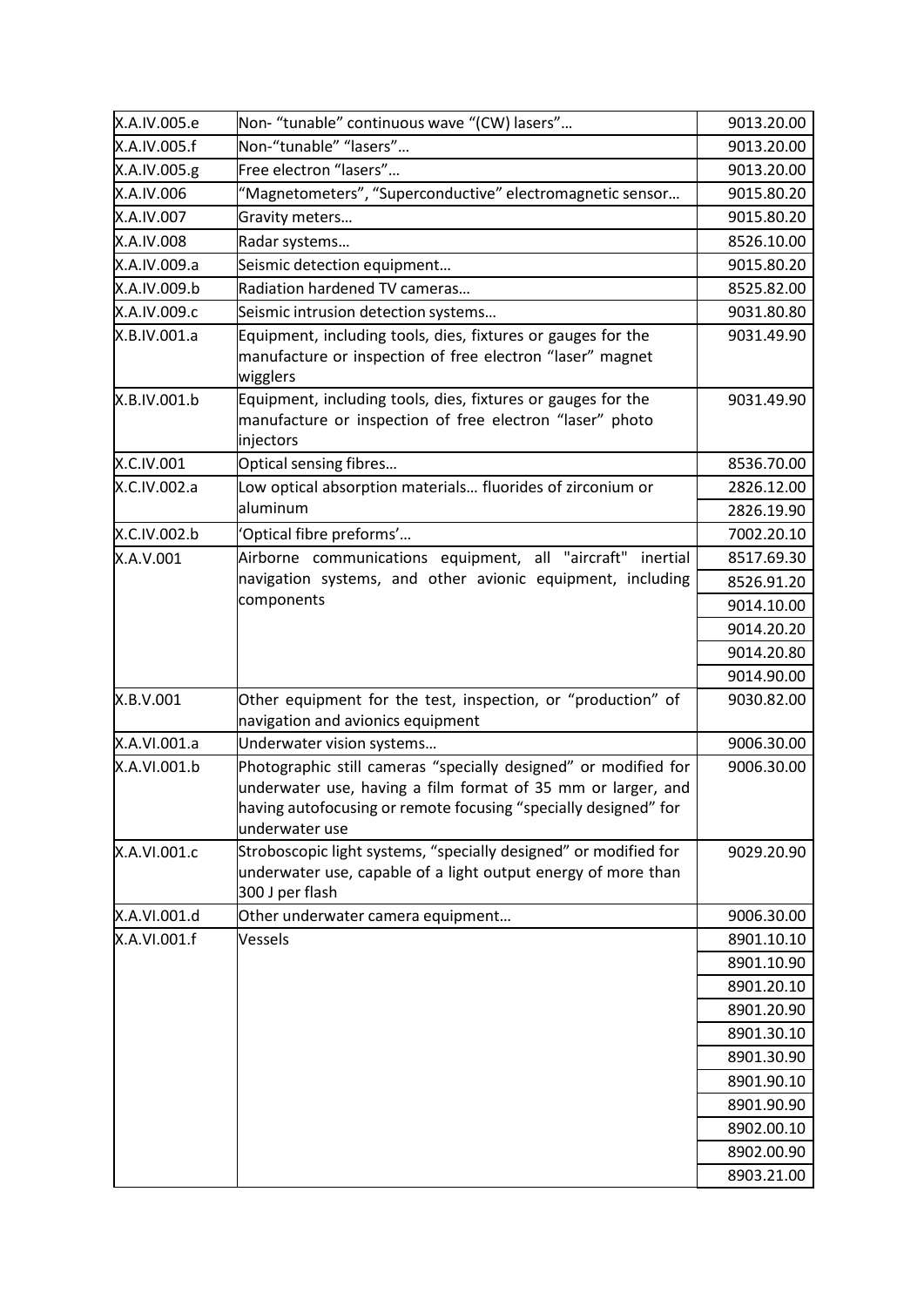|              |                                                          | 8903.22.10 |
|--------------|----------------------------------------------------------|------------|
|              |                                                          | 8903.22.90 |
|              |                                                          | 8903.23.10 |
|              |                                                          | 8903.23.90 |
|              |                                                          | 8903.31.00 |
|              |                                                          | 8903.32.10 |
|              |                                                          | 8903.32.90 |
|              |                                                          | 8903.33.10 |
|              |                                                          | 8903.33.90 |
|              |                                                          | 8903.93.10 |
|              |                                                          | 8903.93.90 |
|              |                                                          | 8903.99.10 |
|              |                                                          | 8903.99.90 |
|              |                                                          | 8904.00.10 |
|              |                                                          | 8904.00.91 |
|              |                                                          | 8904.00.99 |
|              |                                                          | 8905.10.10 |
|              |                                                          | 8905.10.90 |
|              |                                                          | 8905.90.10 |
|              |                                                          | 8905.90.90 |
|              |                                                          | 8906.10.00 |
|              |                                                          | 8906.90.10 |
|              |                                                          | 8906.90.91 |
|              |                                                          | 8906.90.99 |
|              |                                                          | 8908.00.00 |
| X.A.VI.001.g | Marine engines (both inboard and outboard) and submarine | 8406.10.00 |
|              | engines                                                  | 8407.21.10 |
|              |                                                          | 8407.21.91 |
|              |                                                          | 8407.21.99 |
|              |                                                          | 8407.29.00 |
|              |                                                          | 8408.10.11 |
|              |                                                          | 8408.10.19 |
|              |                                                          | 8408.10.23 |
|              |                                                          | 8408.10.27 |
|              |                                                          | 8408.10.31 |
|              |                                                          | 8408.10.39 |
|              |                                                          | 8408.10.41 |
|              |                                                          | 8408.10.49 |
|              |                                                          | 8408.10.51 |
|              |                                                          | 8408.10.59 |
|              |                                                          | 8408.10.61 |
|              |                                                          | 8408.10.69 |
|              |                                                          | 8408.10.71 |
|              |                                                          | 8408.10.79 |
|              |                                                          | 8408.10.81 |